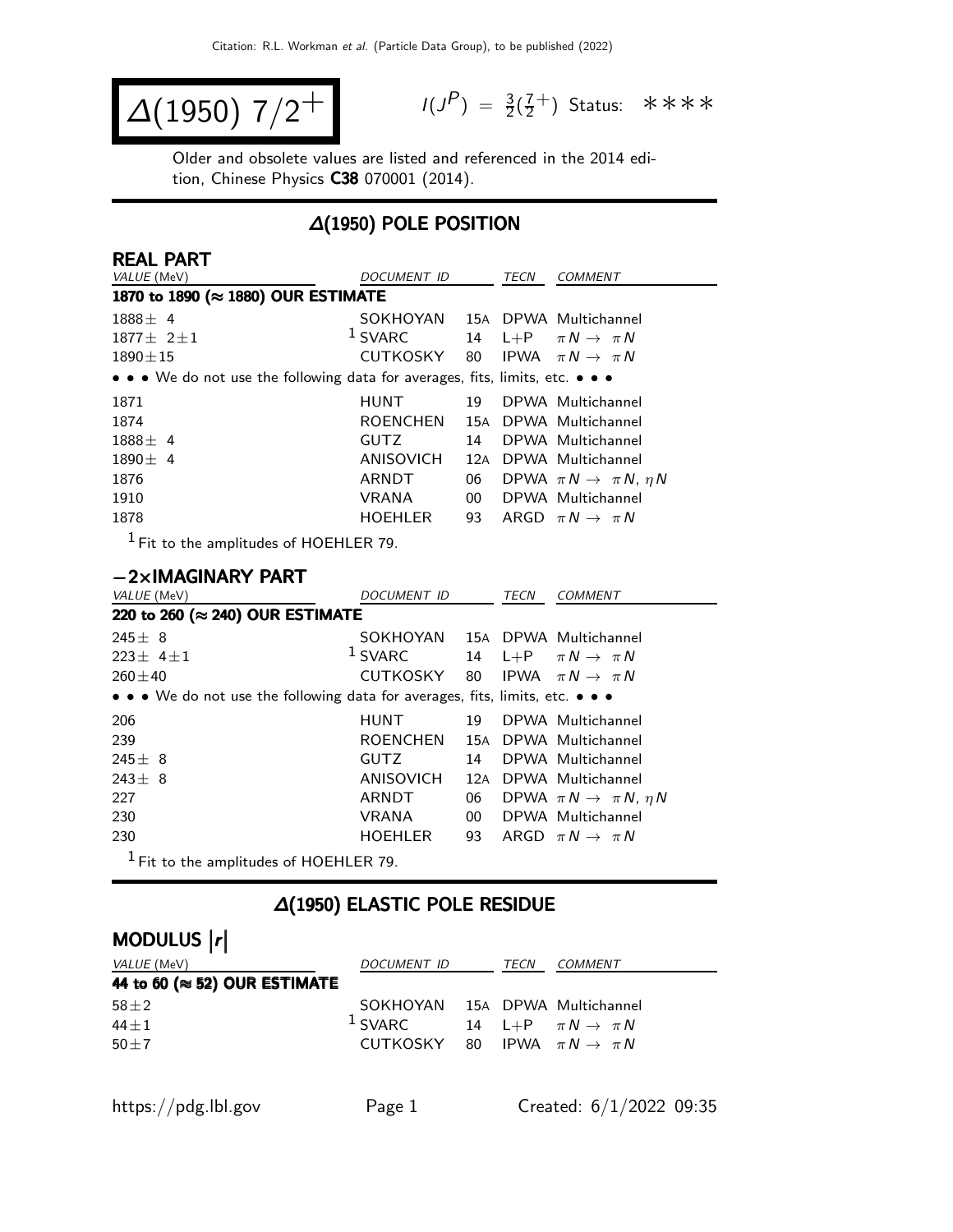• • • We do not use the following data for averages, fits, limits, etc. • • •

| 56       |       | ROENCHEN 15A DPWA Multichannel               |
|----------|-------|----------------------------------------------|
| $58\pm2$ |       | GUTZ 14 DPWA Multichannel                    |
| $58\pm2$ |       | ANISOVICH 12A DPWA Multichannel              |
| -53      | ARNDT | 06 DPWA $\pi N \rightarrow \pi N$ , $\eta N$ |
| 47       |       | HOEHLER 93 ARGD $\pi N \rightarrow \pi N$    |
|          |       |                                              |

 $<sup>1</sup>$  Fit to the amplitudes of HOEHLER 79.</sup>

#### PHASE θ

| VALUE $(^\circ)$                                                              | DOCUMENT ID                                         |    | TECN | <b>COMMENT</b>                               |
|-------------------------------------------------------------------------------|-----------------------------------------------------|----|------|----------------------------------------------|
| $-40$ to $-24$ ( $\approx -32$ ) OUR ESTIMATE                                 |                                                     |    |      |                                              |
| $-24\pm 3$                                                                    | SOKHOYAN                                            |    |      | 15A DPWA Multichannel                        |
| $-39\pm1\pm1$                                                                 | <sup>1</sup> SVARC 14 L+P $\pi N \rightarrow \pi N$ |    |      |                                              |
| $-33\pm8$                                                                     | CUTKOSKY                                            |    |      | 80 IPWA $\pi N \rightarrow \pi N$            |
| • • • We do not use the following data for averages, fits, limits, etc. • • • |                                                     |    |      |                                              |
| $-33$                                                                         | <b>ROENCHEN</b>                                     |    |      | 15A DPWA Multichannel                        |
| $-24+3$                                                                       | GUTZ                                                | 14 |      | DPWA Multichannel                            |
| $-24+3$                                                                       | ANISOVICH                                           |    |      | 12A DPWA Multichannel                        |
| $-31$                                                                         | ARNDT                                               |    |      | 06 DPWA $\pi N \rightarrow \pi N$ , $\eta N$ |
| $-32$                                                                         | <b>HOEHLER</b>                                      |    |      | 93 ARGD $\pi N \rightarrow \pi N$            |
| $1$ $\Gamma$ is a shareholder of HOEHLED 70.                                  |                                                     |    |      |                                              |

Fit to the amplitudes of HOEHLER 79.

### ∆(1950) INELASTIC POLE RESIDUE

The "normalized residue" is the residue divided by  $\Gamma_{pole}/2$ .

#### Normalized residue in  $N\pi \rightarrow \Delta(1950) \rightarrow \Sigma K$

| MODULUS PHASE $(^\circ)$      |                                                                                                                       | DOCUMENT ID TECN                |  |      | COMMENT              |  |  |
|-------------------------------|-----------------------------------------------------------------------------------------------------------------------|---------------------------------|--|------|----------------------|--|--|
| $0.05 \pm 0.01 -65 \pm 25$    |                                                                                                                       | ANISOVICH 12A DPWA Multichannel |  |      |                      |  |  |
|                               | $\bullet \bullet \bullet$ We do not use the following data for averages, fits, limits, etc. $\bullet \bullet \bullet$ |                                 |  |      |                      |  |  |
| 0.031                         | $-87$                                                                                                                 | ROENCHEN 15A DPWA Multichannel  |  |      |                      |  |  |
|                               | Normalized residue in $N\pi \to \Delta(1950) \to \Delta\pi$ , F-wave                                                  |                                 |  |      |                      |  |  |
| MODULUS                       | PHASE $(^\circ)$                                                                                                      | DOCUMENT ID                     |  |      | TECN COMMENT         |  |  |
| $0.12\pm0.04$                 | undefined                                                                                                             | SOKHOYAN 15A DPWA Multichannel  |  |      |                      |  |  |
|                               | • • • We do not use the following data for averages, fits, limits, etc. • • •                                         |                                 |  |      |                      |  |  |
| 0.54                          | 131                                                                                                                   | ROENCHEN 15A DPWA Multichannel  |  |      |                      |  |  |
| $0.12 \pm 0.04$ $12 \pm 10$   |                                                                                                                       | ANISOVICH 12A DPWA Multichannel |  |      |                      |  |  |
|                               | Normalized residue in $N\pi \to \Delta(1950) \to \Delta\pi$ , <i>H</i> -wave                                          |                                 |  |      |                      |  |  |
| <b>MODULUS</b>                | PHASE $(^\circ)$                                                                                                      | DOCUMENT ID                     |  |      | TECN COMMENT         |  |  |
|                               | • • • We do not use the following data for averages, fits, limits, etc. • • •                                         |                                 |  |      |                      |  |  |
| 0.033                         | $-97$                                                                                                                 | ROENCHEN 15A DPWA Multichannel  |  |      |                      |  |  |
|                               | Normalized residue in $N\pi \to \Delta(1950) \to \Delta(1232)\eta$                                                    |                                 |  |      |                      |  |  |
| <b>MODULUS</b>                | PHASE $(^\circ)$                                                                                                      | DOCUMENT ID                     |  | TECN | COMMENT              |  |  |
| $0.035 \pm 0.005$ 90 $\pm$ 25 |                                                                                                                       | <b>GUTZ</b>                     |  |      | 14 DPWA Multichannel |  |  |
|                               |                                                                                                                       |                                 |  |      |                      |  |  |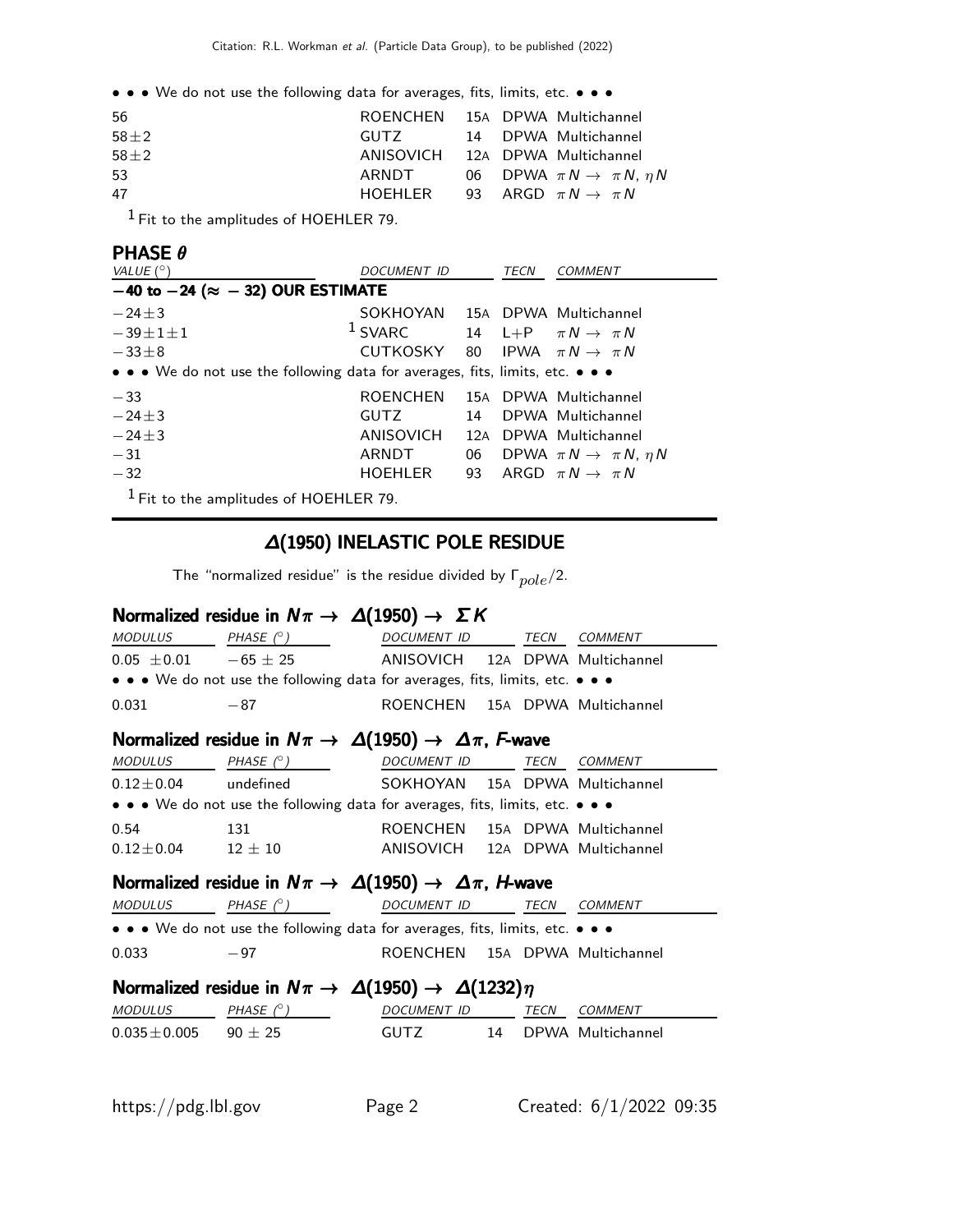#### ∆(1950) BREIT-WIGNER MASS

| VALUE (MeV)      |                                                                               | DOCUMENT ID        |        | TECN | COMMENT                                      |
|------------------|-------------------------------------------------------------------------------|--------------------|--------|------|----------------------------------------------|
| 1915             | to 1950 ( $\approx$ 1930) OUR ESTIMATE                                        |                    |        |      |                                              |
| 1943             | $\pm 18$                                                                      | <b>GOLOVATCH</b>   | 19     |      | DPWA $\gamma p \rightarrow \pi^+ \pi^- p$    |
| 1913             | $+4$                                                                          | $1$ HUNT           | 19     |      | DPWA Multichannel                            |
| $1917 + 4$       |                                                                               | ANISOVICH          | 17     |      | DPWA Multichannel                            |
| $1921.3 \pm 0.2$ |                                                                               | <sup>1</sup> ARNDT |        |      | 06 DPWA $\pi N \rightarrow \pi N$ , $\eta N$ |
| 1950             | $+15$                                                                         | <b>CUTKOSKY</b>    | 80     |      | IPWA $\pi N \rightarrow \pi N$               |
| 1913             | $+8$                                                                          | <b>HOEHLER</b>     | 79     |      | IPWA $\pi N \rightarrow \pi N$               |
|                  | • • • We do not use the following data for averages, fits, limits, etc. • • • |                    |        |      |                                              |
| 1917             | $+4$                                                                          | SOKHOYAN           |        |      | 15A DPWA Multichannel                        |
| 1917             | $+4$                                                                          | <b>GUTZ</b>        | 14     |      | DPWA Multichannel                            |
| 1915             | $+6$                                                                          | ANISOVICH          | 12A    |      | DPWA Multichannel                            |
| 1918             | $+1$                                                                          | $^1$ SHRESTHA      |        |      | 12A DPWA Multichannel                        |
| 1936             | ± 5                                                                           | <b>VRANA</b>       | $00 -$ |      | DPWA Multichannel                            |
|                  | <sup>1</sup> Statistical error only.                                          |                    |        |      |                                              |

## ∆(1950) BREIT-WIGNER WIDTH

| <i>VALUE</i> (MeV)                                                            | <i>DOCUMENT ID</i> |        | TECN<br><i>COMMENT</i>                       |
|-------------------------------------------------------------------------------|--------------------|--------|----------------------------------------------|
| to 335 ( $\approx$ 285) OUR ESTIMATE<br>235                                   |                    |        |                                              |
| $\pm$ 88<br>230                                                               | GOLOVATCH          | 19     | DPWA $\gamma p \rightarrow \pi^+ \pi^- p$    |
| $+10$<br>241                                                                  | $1$ HUNT           | 19     | DPWA Multichannel                            |
| $251 + 8$                                                                     | ANISOVICH          |        | 17 DPWA Multichannel                         |
| $271.1 \pm 1.1$                                                               | $1$ ARNDT          |        | 06 DPWA $\pi N \rightarrow \pi N$ , $\eta N$ |
| 340<br>$+50$                                                                  | <b>CUTKOSKY</b>    | 80     | IPWA $\pi N \rightarrow \pi N$               |
| $+10$<br>224                                                                  | HOEHLER            | 79     | IPWA $\pi N \rightarrow \pi N$               |
| • • • We do not use the following data for averages, fits, limits, etc. • • • |                    |        |                                              |
| 251<br>$+8$                                                                   | SOKHOYAN           | 15A    | DPWA Multichannel                            |
| $+8$<br>251                                                                   | <b>GUTZ</b>        | 14     | DPWA Multichannel                            |
| 246<br>$+10$                                                                  | ANISOVICH          | 12A    | DPWA Multichannel                            |
| $+4$<br>259                                                                   | $1$ SHRESTHA       |        | 12A DPWA Multichannel                        |
| 245<br>±12                                                                    | VRANA              | $00-1$ | DPWA Multichannel                            |
| Statistical error only.                                                       |                    |        |                                              |

#### ∆(1950) DECAY MODES

The following branching fractions are our estimates, not fits or averages.

|            | Mode                                          | Fraction $(\Gamma_i/\Gamma)$ |
|------------|-----------------------------------------------|------------------------------|
| $\vert$ 1  | $N\pi$                                        | $35 - 45 \%$                 |
| $\Gamma_2$ | $\Sigma K$                                    | $0.3 - 0.5 \%$               |
| $\Gamma_3$ | $N\pi\pi$                                     | $37 - 77$ %                  |
|            | $\Gamma_4$ $\Delta(1232)\pi$ , <i>F</i> -wave | $1 - 9 \%$                   |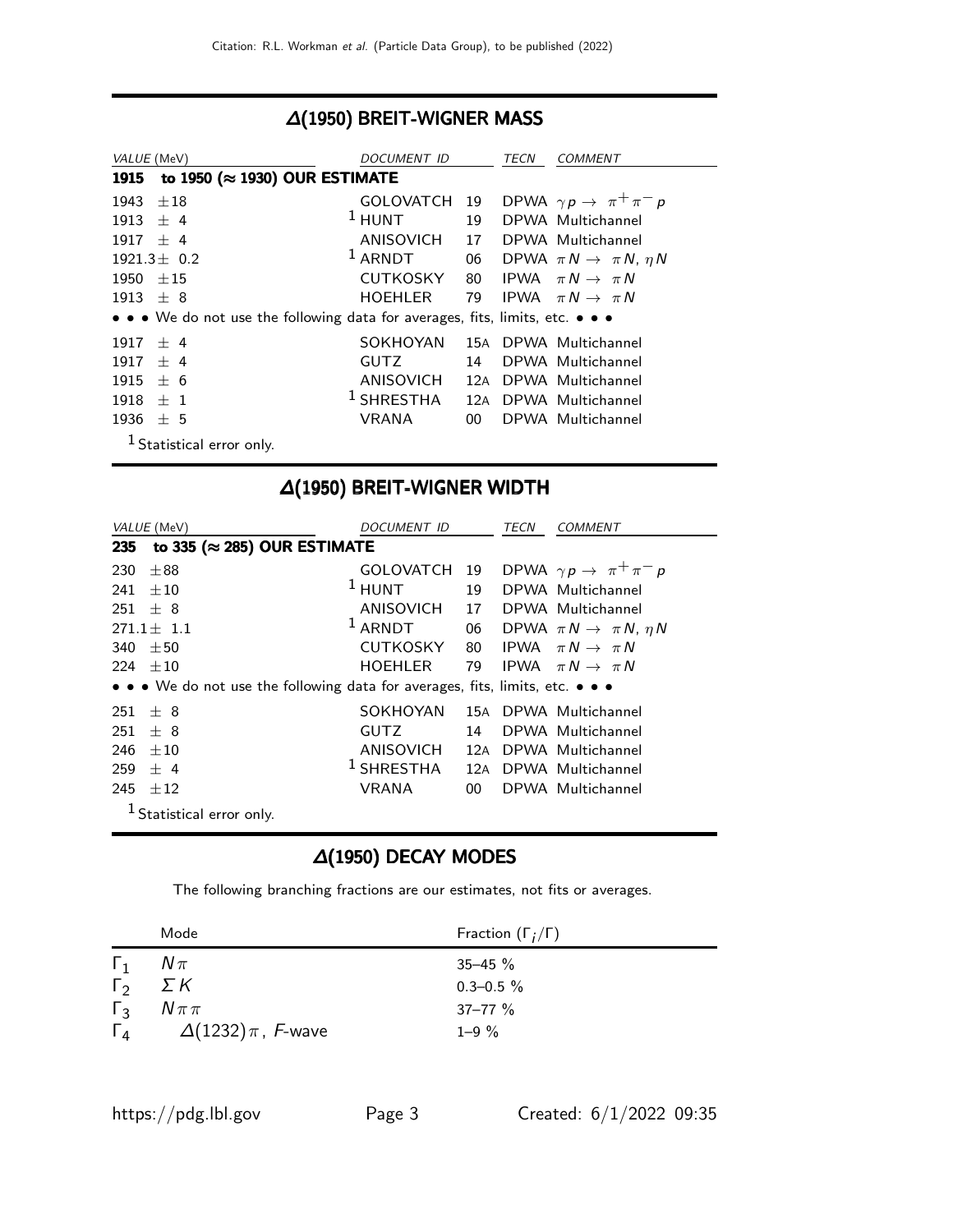|                       | $\Gamma_5$ $N(1680)\pi$ , <i>P</i> -wave | $3 - 9\%$        |
|-----------------------|------------------------------------------|------------------|
| $\Gamma_6$            | $\Delta(1232)\eta$                       | $< 0.6 \%$       |
| $\Gamma$              | $N \gamma$                               | $0.06 - 0.14 \%$ |
| $\Gamma_{8}$          | $N\gamma$ , helicity=1/2                 | $0.03 - 0.05 \%$ |
| $\Gamma_{\mathsf{Q}}$ | $N\gamma$ , helicity=3/2                 | $0.04 - 0.09 \%$ |

## ∆(1950) BRANCHING RATIOS

| $\Gamma(N\pi)/\Gamma_{\rm total}$                                             |                  |     |             |                                           | $\mathsf{\Gamma}_1/\mathsf{\Gamma}$ |
|-------------------------------------------------------------------------------|------------------|-----|-------------|-------------------------------------------|-------------------------------------|
| VALUE (%)                                                                     | DOCUMENT ID      |     | TECN        | <b>COMMENT</b>                            |                                     |
| 35-45 % OUR ESTIMATE                                                          |                  |     |             |                                           |                                     |
| 38<br>±2                                                                      | $1$ HUNT         | 19  |             | DPWA Multichannel                         |                                     |
| ±2<br>46                                                                      | ANISOVICH        | 17  |             | DPWA Multichannel                         |                                     |
| 47.1<br>$\pm 0.1$                                                             | $1$ ARNDT        | 06  |             | DPWA $\pi N \rightarrow \pi N$ , $\eta N$ |                                     |
| ±4<br>39                                                                      | <b>CUTKOSKY</b>  | 80  | <b>IPWA</b> | $\pi N \rightarrow \pi N$                 |                                     |
| ±2<br>38                                                                      | <b>HOEHLER</b>   | 79  | <b>IPWA</b> | $\pi N \rightarrow \pi N$                 |                                     |
| • • • We do not use the following data for averages, fits, limits, etc. • • • |                  |     |             |                                           |                                     |
| $0.046 \pm 0.002$                                                             | SOKHOYAN         | 15A |             | DPWA Multichannel                         |                                     |
| 46<br>±2                                                                      | <b>GUTZ</b>      | 14  |             | DPWA Multichannel                         |                                     |
| $\pm 2$<br>45                                                                 | <b>ANISOVICH</b> | 12A |             | DPWA Multichannel                         |                                     |
| 45.6<br>$\pm 0.4$                                                             | $1$ SHRESTHA     | 12A |             | DPWA Multichannel                         |                                     |
| $\pm 1$<br>44                                                                 | <b>VRANA</b>     | 00  |             | DPWA Multichannel                         |                                     |
| $1$ Statistical error only.                                                   |                  |     |             |                                           |                                     |
| $\Gamma(N\pi\pi)/\Gamma_{\rm total}$                                          |                  |     |             |                                           | $\Gamma_3/\Gamma$                   |
| VALUE(%)                                                                      | DOCUMENT ID      |     | TECN        | COMMENT                                   |                                     |
| $57 + 20$                                                                     | GOLOVATCH        | 19  |             | DPWA $\gamma p \rightarrow \pi^+ \pi^- p$ |                                     |
| $\Gamma(\Sigma K)/\Gamma_{\rm total}$                                         |                  |     |             |                                           | $\Gamma_2/\Gamma$                   |
| VALUE(%)                                                                      | DOCUMENT ID      |     | TECN        | <b>COMMENT</b>                            |                                     |
| $0.6 \pm 0.2$                                                                 | <b>ANISOVICH</b> | 17  |             | DPWA Multichannel                         |                                     |
| • • • We do not use the following data for averages, fits, limits, etc. • • • |                  |     |             |                                           |                                     |
|                                                                               |                  |     |             |                                           |                                     |
| $0.4 \pm 0.1$                                                                 | ANISOVICH        |     |             | 12A DPWA Multichannel                     |                                     |
| $\Gamma(\Delta(1232)\pi, F$ -wave)/ $\Gamma_{\text{total}}$                   |                  |     |             |                                           | $\Gamma_4/\Gamma$                   |
| VALUE (%)                                                                     | DOCUMENT ID      |     | TECN        | <b>COMMENT</b>                            |                                     |
| ±3<br>5                                                                       | ANISOVICH        | 17  |             | DPWA Multichannel                         |                                     |
| $\pm 1$<br>8                                                                  | $1$ SHRESTHA     | 12A |             | DPWA Multichannel                         |                                     |
| • • • We do not use the following data for averages, fits, limits, etc. • • • |                  |     |             |                                           |                                     |
| 5 $\pm$ 4                                                                     | SOKHOYAN         | 15A |             | DPWA Multichannel                         |                                     |
| $2.8 \pm 1.4$                                                                 | <b>ANISOVICH</b> | 12A |             | DPWA Multichannel                         |                                     |
| 36 $\pm 1$                                                                    | <b>VRANA</b>     | 00  |             | DPWA Multichannel                         |                                     |
| <sup>1</sup> Statistical error only.                                          |                  |     |             |                                           |                                     |
| $\Gamma(N(1680)\pi, P$ -wave)/ $\Gamma_{\text{total}}$                        |                  |     |             |                                           | $\Gamma_5/\Gamma$                   |
|                                                                               |                  |     |             | <b>COMMENT</b>                            |                                     |
| VALUE (%)                                                                     | DOCUMENT ID      |     | TECN        |                                           |                                     |
| $6 \pm 3$                                                                     | SOKHOYAN         |     |             | 15A DPWA Multichannel                     |                                     |
|                                                                               |                  |     |             |                                           |                                     |
| https://pdg.lbl.gov                                                           | Page 4           |     |             | Created: $6/1/2022$ 09:35                 |                                     |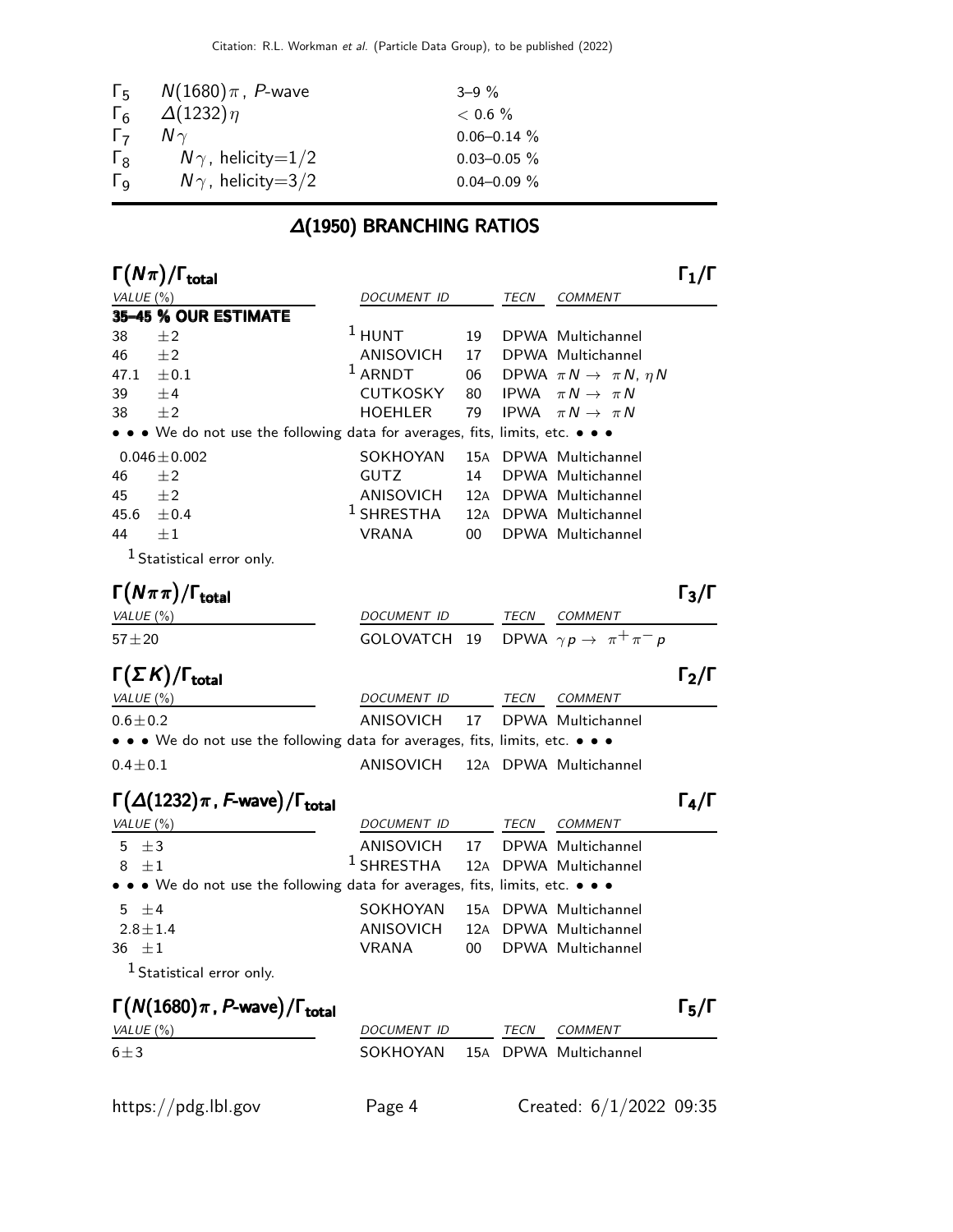| $\Gamma(\Delta(1232)\eta)/\Gamma_{\rm total}$                                 |                                |    |      |                   | $\Gamma_6/\Gamma$ |
|-------------------------------------------------------------------------------|--------------------------------|----|------|-------------------|-------------------|
| VALUE $(\%)$                                                                  | <i>DOCUMENT ID</i>             |    | TECN | <i>COMMENT</i>    |                   |
| $0.3 \pm 0.3$                                                                 | ANISOVICH 17 DPWA Multichannel |    |      |                   |                   |
| • • • We do not use the following data for averages, fits, limits, etc. • • • |                                |    |      |                   |                   |
| $\leq$ 1                                                                      | GUTZ.                          | 14 |      | DPWA Multichannel |                   |

#### ∆(1950) PHOTON DECAY AMPLITUDES AT THE POLE

### $\Delta(1950)$  →  $N_{\gamma}$ , helicity-1/2 amplitude  $A_{1/2}$

| MODULUS (GeV <sup>-1/2</sup> )                                                | PHASE $(^\circ)$   | DOCUMENT ID     |    | TECN        | COMMENT               |  |
|-------------------------------------------------------------------------------|--------------------|-----------------|----|-------------|-----------------------|--|
| $-0.067 \pm 0.004$                                                            | $-10\pm 5$         | SOKHOYAN        |    |             | 15A DPWA Multichannel |  |
| $-0.071 \pm 0.004$                                                            | $-14\frac{+2}{-4}$ | <b>ROENCHEN</b> | 14 | <b>DPWA</b> |                       |  |
| • • • We do not use the following data for averages, fits, limits, etc. • • • |                    |                 |    |             |                       |  |
| $-0.068$                                                                      | $-19$              | ROENCHEN        |    |             | 15A DPWA Multichannel |  |
| $\Delta(1950) \rightarrow N\gamma$ , helicity-3/2 amplitude A <sub>3/2</sub>  |                    |                 |    |             |                       |  |
| MODULUS (GeV <sup>-1/2</sup> )                                                | PHASE $(^\circ)$   | DOCUMENT ID     |    | <i>TECN</i> | COMMENT               |  |

| $-0.095 \pm 0.004$                                                            | $-10 + 5$       | SOKHOYAN 15A DPWA Multichannel |  |  |
|-------------------------------------------------------------------------------|-----------------|--------------------------------|--|--|
| $-0.089 + 0.008$                                                              | $-10^{+3}_{-1}$ | ROENCHEN 14 DPWA               |  |  |
| • • • We do not use the following data for averages, fits, limits, etc. • • • |                 |                                |  |  |
| $-0.084$                                                                      | $-19$           | ROENCHEN 15A DPWA Multichannel |  |  |

#### ∆(1950) BREIT-WIGNER PHOTON DECAY AMPLITUDES

### $\Delta(1950)$  →  $N_{\gamma}$ , helicity-1/2 amplitude  $A_{1/2}$

| VALUE (GeV $^{-1/2}$ )                                                        | DOCUMENT ID                                   |    | TECN | COMMENT                                        |  |  |
|-------------------------------------------------------------------------------|-----------------------------------------------|----|------|------------------------------------------------|--|--|
| $-0.075$ to $-0.065$ ( $\approx -0.070$ ) OUR ESTIMATE                        |                                               |    |      |                                                |  |  |
| $-0.0698 \pm 0.0141$                                                          |                                               |    |      | GOLOVATCH 19 DPWA $\gamma p \to \pi^+ \pi^- p$ |  |  |
| $-0.047 + 0.002$                                                              | $1$ HUNT                                      |    |      | 19 DPWA Multichannel                           |  |  |
| $-0.067 \pm 0.005$                                                            | ANISOVICH 17 DPWA Multichannel                |    |      |                                                |  |  |
| $-0.083 \pm 0.004$                                                            | WORKMAN 12A DPWA $\gamma N \rightarrow N \pi$ |    |      |                                                |  |  |
| • • • We do not use the following data for averages, fits, limits, etc. • • • |                                               |    |      |                                                |  |  |
| $-0.067 \pm 0.005$                                                            | SOKHOYAN                                      |    |      | 15A DPWA Multichannel                          |  |  |
| $-0.067 \pm 0.005$                                                            | <b>GUTZ</b>                                   |    |      | 14 DPWA Multichannel                           |  |  |
| $-0.071 \pm 0.004$                                                            | ANISOVICH                                     |    |      | 12A DPWA Multichannel                          |  |  |
| $-0.065 \pm 0.001$                                                            | <sup>1</sup> SHRESTHA 12A DPWA Multichannel   |    |      |                                                |  |  |
| $-0.094$                                                                      | DRECHSEL                                      | 07 |      | DPWA $\gamma N \rightarrow \pi N$              |  |  |
| - 1                                                                           |                                               |    |      |                                                |  |  |

<sup>1</sup> Statistical error only.

### $\Delta(1950)$  →  $N_{\gamma}$ , helicity-3/2 amplitude  $A_{3/2}$

| <i>VALUE</i> (GeV $^{-1/2}$ )                          | DOCUMENT ID                                   |  | TECN COMMENT                                           |
|--------------------------------------------------------|-----------------------------------------------|--|--------------------------------------------------------|
| $-0.100$ to $-0.080$ ( $\approx -0.090$ ) OUR ESTIMATE |                                               |  |                                                        |
| $-0.1181 \pm 0.0193$                                   |                                               |  | GOLOVATCH 19 DPWA $\gamma p \rightarrow \pi^+ \pi^- p$ |
| $-0.074 \pm 0.002$                                     | $1$ HUNT 19 DPWA Multichannel                 |  |                                                        |
| $-0.094 \pm 0.004$                                     | ANISOVICH 17 DPWA Multichannel                |  |                                                        |
| $-0.096 \pm 0.004$                                     | WORKMAN 12A DPWA $\gamma N \rightarrow N \pi$ |  |                                                        |
| https://pdg.lbl.gov                                    | Page 5                                        |  | Created: $6/1/2022$ 09:35                              |